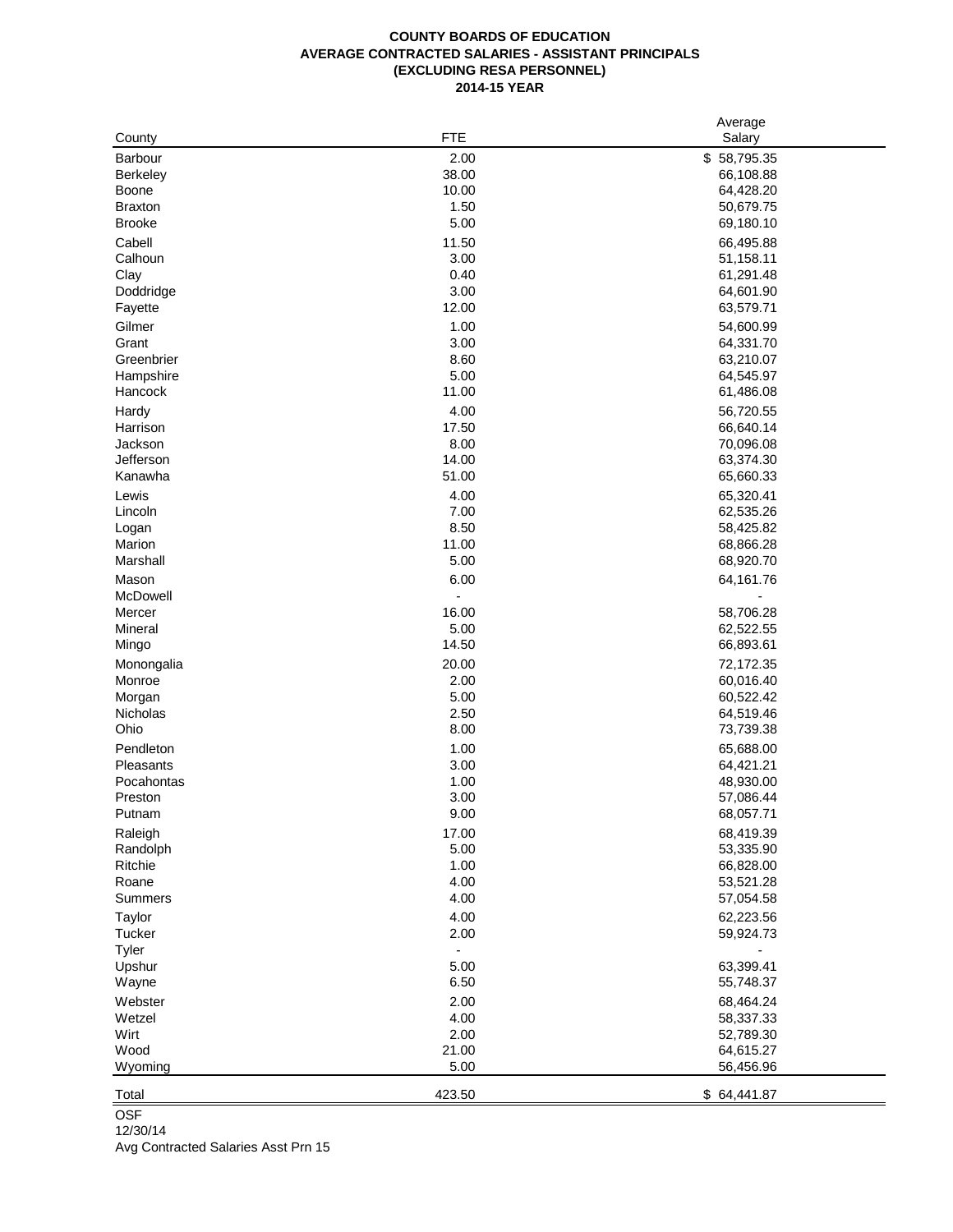## **COUNTY BOARDS OF EDUCATION AVERAGE CONTRACTED SALARIES - ASSISTANT PRINCIPALS (EXCLUDING RESA PERSONNEL - ARRANGED IN) (DESCENDING ORDER BY AVERAGE) 2014-15 YEAR**

|                |                 | <b>FTE</b>    | Average                |
|----------------|-----------------|---------------|------------------------|
| Ct.            | County          |               | Salary                 |
| 1.             | Ohio            | 8.00          | \$73,739.38            |
| 2.             | Monongalia      | 20.00         | 72,172.35              |
| 3.             | Jackson         | 8.00          | 70,096.08              |
| 4.             | <b>Brooke</b>   | 5.00          | 69,180.10              |
| 5.             | Marshall        | 5.00          | 68,920.70              |
| 6.             | Marion          | 11.00         | 68,866.28              |
| 7.             | Webster         | 2.00          | 68,464.24              |
| 8.             | Raleigh         | 17.00         | 68,419.39              |
| 9.             | Putnam          | 9.00          | 68,057.71              |
| 10.            | Mingo           | 14.50         | 66,893.61              |
| 11.            | Ritchie         | 1.00          | 66,828.00              |
| 12.            | Harrison        | 17.50         | 66,640.14              |
| 13.            | Cabell          | 11.50         | 66,495.88              |
| 14.            | <b>Berkeley</b> | 38.00         | 66,108.88              |
| 15.            | Pendleton       | 1.00          | 65,688.00              |
| 16.            | Kanawha         | 51.00         | 65,660.33              |
| 17.            | Lewis           | 4.00          | 65,320.41              |
| 18.            | Wood            | 21.00         | 64,615.27              |
| 19.            | Doddridge       | 3.00          | 64,601.90              |
| 20.            | Hampshire       | 5.00          | 64,545.97              |
| 21.            | Nicholas        | 2.50          | 64,519.46              |
| 22.            | Boone           | 10.00         | 64,428.20              |
| 23.            | Pleasants       | 3.00          | 64,421.21              |
| 24.            | Grant           | 3.00          | 64,331.70              |
| 25.            | Mason           | 6.00          | 64,161.76              |
| 26.            | Fayette         | 12.00         | 63,579.71              |
| 27.            | Upshur          | 5.00          | 63,399.41              |
| 28.            | Jefferson       | 14.00         | 63,374.30              |
| 29.            | Greenbrier      | 8.60          | 63,210.07              |
| 30.            | Lincoln         | 7.00          | 62,535.26              |
| 31.            | Mineral         | 5.00          | 62,522.55              |
| 32.            | Taylor          | 4.00          | 62,223.56              |
| 33.            | Hancock         | 11.00         | 61,486.08              |
| 34.            | Clay            | 0.40          | 61,291.48              |
| 35.            | Morgan          | 5.00          | 60,522.42              |
| 36.            | Monroe          | 2.00          | 60,016.40              |
| 37.            | Tucker          | 2.00          |                        |
| 38.            | Barbour         | 2.00          | 59,924.73<br>58,795.35 |
| 39.            | Mercer          | 16.00         |                        |
| 40.            | Logan           | 8.50          | 58,706.28<br>58,425.82 |
|                |                 |               |                        |
| 41.            | Wetzel          | 4.00          | 58,337.33              |
| 42.            | Preston         | 3.00          | 57,086.44              |
| 43.            | Summers         | 4.00          | 57,054.58              |
| 44.            | Hardy           | 4.00          | 56,720.55              |
| 45.            | Wyoming         | 5.00          | 56,456.96              |
| 46.            | Wayne           | 6.50          | 55,748.37              |
| 47.            | Gilmer          | 1.00          | 54,600.99              |
| 48.            | Roane           | 4.00          | 53,521.28              |
| 49.            | Randolph        | 5.00          | 53,335.90              |
| 50.            | Wirt            | 2.00          | 52,789.30              |
| 51.            | Calhoun         | 3.00          | 51,158.11              |
| 52.            | <b>Braxton</b>  | 1.50          | 50,679.75              |
| 53.            | Pocahontas      | 1.00          | 48,930.00              |
| 54.            | McDowell        | $\frac{1}{2}$ |                        |
| 55.            | <b>Tyler</b>    |               |                        |
| $\blacksquare$ | Total           | 423.50        | \$64,441.87            |

**OSF** Avg Contracted Salaries Asst Prn 15 12/30/14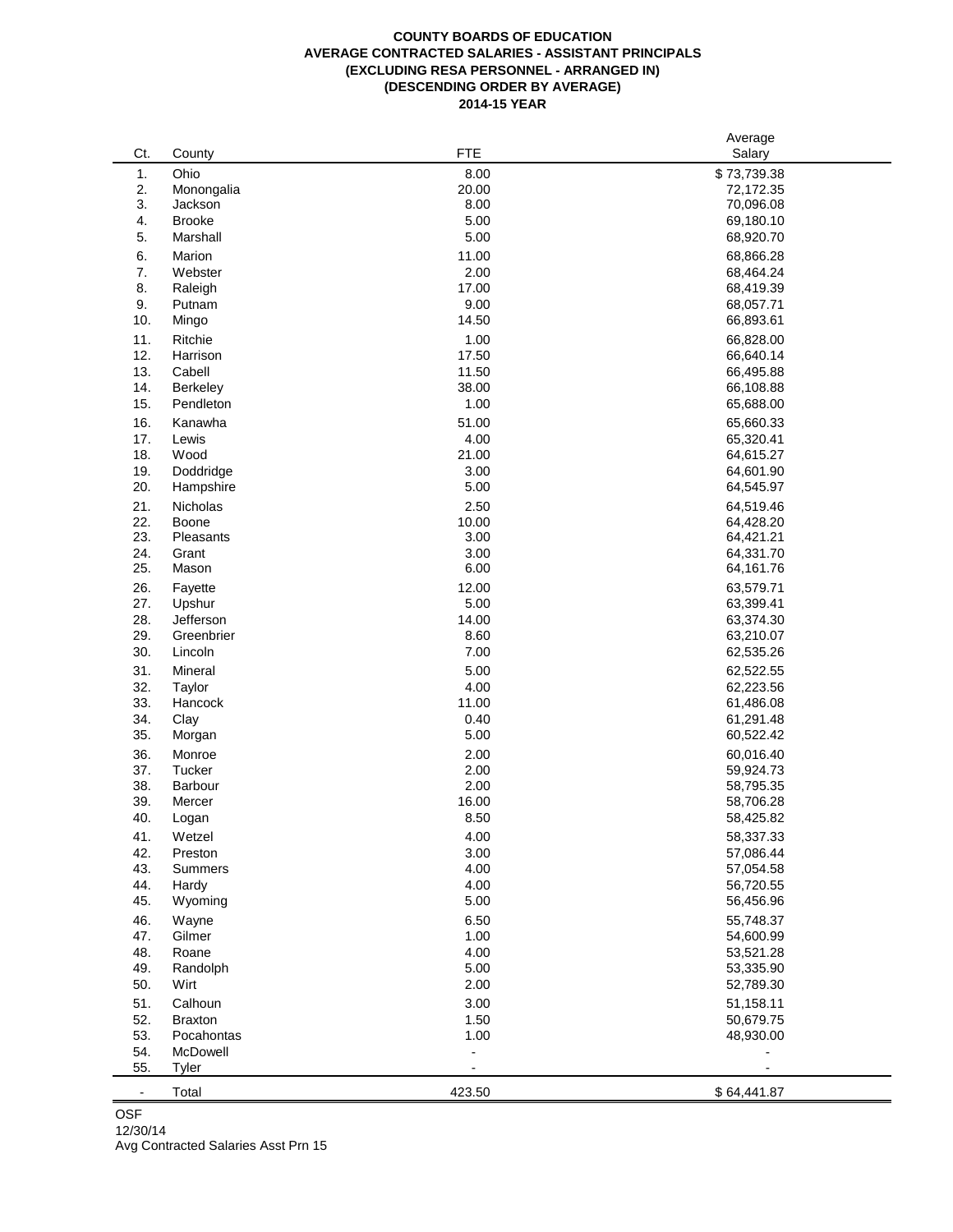## **COUNTY BOARDS OF EDUCATION AVERAGE CONTRACTED SALARIES - ASSISTANT PRINCIPALS 2014-15 YEAR**

|                |                          | Elementary        | Middle/Junior            |                   |                          | High              |  |
|----------------|--------------------------|-------------------|--------------------------|-------------------|--------------------------|-------------------|--|
| County         | <b>FTE</b>               | <b>Avg Salary</b> | <b>FTE</b>               | <b>Avg Salary</b> | <b>FTE</b>               | <b>Avg Salary</b> |  |
| Barbour        | $\overline{\phantom{a}}$ |                   | $\blacksquare$           |                   | 2.00                     | 58,795.35         |  |
| Berkeley       | 13.00                    | 59,943.90         | 8.00                     | 65,135.37         | 17.00                    | 71,281.41         |  |
| Boone          | 3.00                     | 61,810.17         | 3.00                     | 69,411.36         | 4.00                     | 62,654.35         |  |
| <b>Braxton</b> | $\overline{a}$           |                   | 0.50                     | 48,894.46         | 1.00                     | 51,572.40         |  |
| <b>Brooke</b>  |                          |                   | 2.00                     | 65,279.50         | 3.00                     |                   |  |
|                |                          |                   |                          |                   |                          | 71,780.51         |  |
| Cabell         | 2.50                     | 60,033.59         | 4.00                     | 67,267.53         | 5.00                     | 69,109.70         |  |
| Calhoun        | $\overline{a}$           |                   | $\blacksquare$           |                   | 1.00                     | 58,807.54         |  |
| Clay           | 0.10                     | 61,081.50         | 0.10                     | 45,554.20         | 0.20                     | 69,265.10         |  |
| Doddridge      | 1.00                     | 62,277.60         | 1.00                     | 68,203.30         | 1.00                     | 63,324.80         |  |
| Fayette        | 2.00                     | 62,508.18         | 2.50                     | 72,898.76         | 7.50                     | 60,759.10         |  |
| Gilmer         | $\overline{\phantom{a}}$ |                   | $\overline{\phantom{a}}$ |                   | $\overline{a}$           |                   |  |
| Grant          | 1.00                     | 66,056.04         | 1.00                     | 61,703.25         | $\overline{\phantom{a}}$ |                   |  |
| Greenbrier     | 1.60                     | 58,120.66         | 4.00                     | 62,715.77         | 3.00                     | 66,583.50         |  |
| Hampshire      | $\overline{\phantom{a}}$ |                   | 2.00                     | 53,359.43         | 3.00                     | 72,003.66         |  |
| Hancock        | 3.00                     |                   | 4.00                     |                   | 4.00                     |                   |  |
|                |                          | 61,664.47         |                          | 61,641.37         |                          | 61,196.99         |  |
| Hardy          | 1.00                     | 59,760.30         | 1.50                     | 55,950.06         | 1.50                     | 55,464.53         |  |
| Harrison       | 4.00                     | 63,184.71         | 4.00                     | 67,256.18         | 9.50                     | 67,835.67         |  |
| Jackson        | 1.00                     | 66,707.30         | 3.00                     | 64,747.10         | 4.00                     | 74,955.00         |  |
| Jefferson      | $\blacksquare$           |                   | 8.00                     | 60,315.39         | 6.00                     | 67,452.84         |  |
| Kanawha        | 7.50                     | 59,021.07         | 17.50                    | 64,735.35         | 25.00                    | 68,126.16         |  |
| Lewis          |                          |                   | 2.00                     | 68,252.94         | 2.00                     | 62,387.88         |  |
| Lincoln        | 1.00                     | 68,192.63         | $\blacksquare$           |                   | 3.00                     | 65,327.79         |  |
| Logan          | 0.50                     | 55,642.14         | 2.00                     | 54,648.85         | 6.00                     | 59,916.78         |  |
| Marion         | 1.00                     | 70,975.13         | 4.00                     | 66,466.97         | 6.00                     | 70,114.35         |  |
| Marshall       | $\overline{a}$           |                   | 1.00                     |                   | 4.00                     |                   |  |
|                |                          |                   |                          | 68,538.38         |                          | 69,016.28         |  |
| Mason          |                          |                   |                          |                   | 5.00                     | 63,079.09         |  |
| McDowell       |                          |                   |                          |                   |                          |                   |  |
| Mercer         |                          |                   | 6.00                     | 63,219.52         | 9.00                     | 55,750.60         |  |
| Mineral        | 1.00                     | 64,439.10         | 2.00                     | 54,499.87         | 2.00                     | 69,586.95         |  |
| Mingo          | 2.00                     | 67,830.10         | 2.00                     | 58,145.45         | 6.00                     | 73,521.75         |  |
| Monongalia     | 8.00                     | 68,694.42         | 5.00                     | 68,230.10         | 7.00                     | 78,963.01         |  |
| Monroe         | 1.00                     | 55,374.42         | $\overline{\phantom{a}}$ |                   | 1.00                     | 64,658.38         |  |
| Morgan         | 2.00                     | 62,636.20         | 1.00                     | 59,931.10         | 1.50                     | 61,912.93         |  |
| Nicholas       | $\overline{a}$           |                   | 1.00                     | 63,016.40         | 1.50                     | 65,521.49         |  |
| Ohio           |                          |                   | 3.00                     | 69,634.00         | 5.00                     | 76,202.60         |  |
|                |                          |                   |                          |                   |                          |                   |  |
| Pendleton      |                          |                   | $\blacksquare$           |                   | $\overline{\phantom{a}}$ |                   |  |
| Pleasants      |                          |                   | 1.00                     | 60,287.65         | 2.00                     | 66,487.99         |  |
| Pocahontas     |                          |                   |                          |                   | 1.00                     | 48,930.00         |  |
| Preston        |                          |                   |                          |                   | 3.00                     | 57,086.44         |  |
| Putnam         | 2.00                     | 67,454.64         | 2.50                     | 69,884.70         | 4.50                     | 67,310.76         |  |
| Raleigh        | 3.00                     | 67,517.60         | 6.00                     | 65,766.23         | 8.00                     | 70,747.43         |  |
| Randolph       |                          |                   | 3.00                     | 53,463.26         | 2.00                     | 53,144.85         |  |
| Ritchie        | $\overline{\phantom{a}}$ |                   | $\blacksquare$           |                   | 1.00                     | 66,828.00         |  |
| Roane          | 2.00                     | 53,201.28         | 1.00                     | 50,814.75         | 1.00                     | 56,867.80         |  |
| Summers        | 1.00                     | 65,237.16         | 1.00                     | 52,668.22         | 2.00                     | 55,156.46         |  |
|                |                          |                   |                          |                   |                          |                   |  |
| Taylor         | 1.00                     | 66,788.67         | 1.00                     | 59,776.45         | 2.00                     | 61,164.56         |  |
| Tucker         |                          |                   | $\overline{\phantom{a}}$ |                   | 1.00                     | 64,603.50         |  |
| Tyler          | $\overline{\phantom{0}}$ |                   |                          |                   | $\blacksquare$           |                   |  |
| Upshur         | 1.00                     | 60,724.40         | 1.00                     | 63,552.95         | 3.00                     | 64,239.90         |  |
| Wayne          | 1.50                     | 58,075.49         | 1.00                     | 53,143.20         | 3.00                     | 56,963.63         |  |
| Webster        | $\blacksquare$           |                   |                          |                   | 2.00                     | 68,464.24         |  |
| Wetzel         | 3.00                     | 59,977.52         |                          |                   | 1.00                     | 53,416.75         |  |
| Wirt           | 1.00                     | 53,904.69         |                          |                   | 1.00                     | 51,673.90         |  |
| Wood           | 5.00                     | 57,474.88         | 6.00                     | 59,235.18         | 10.00                    | 71,413.52         |  |
| Wyoming        | $\blacksquare$           |                   | $\blacksquare$           |                   | 5.00                     | 56,456.96         |  |
| Total          | 77.70                    | 61,986.16         | 118.60                   | 63,406.44         | 209.20                   | 66,421.43         |  |
|                |                          |                   |                          |                   |                          |                   |  |

OSF 12/30/14 Avg Contracted Salaries Asst

Prn 15